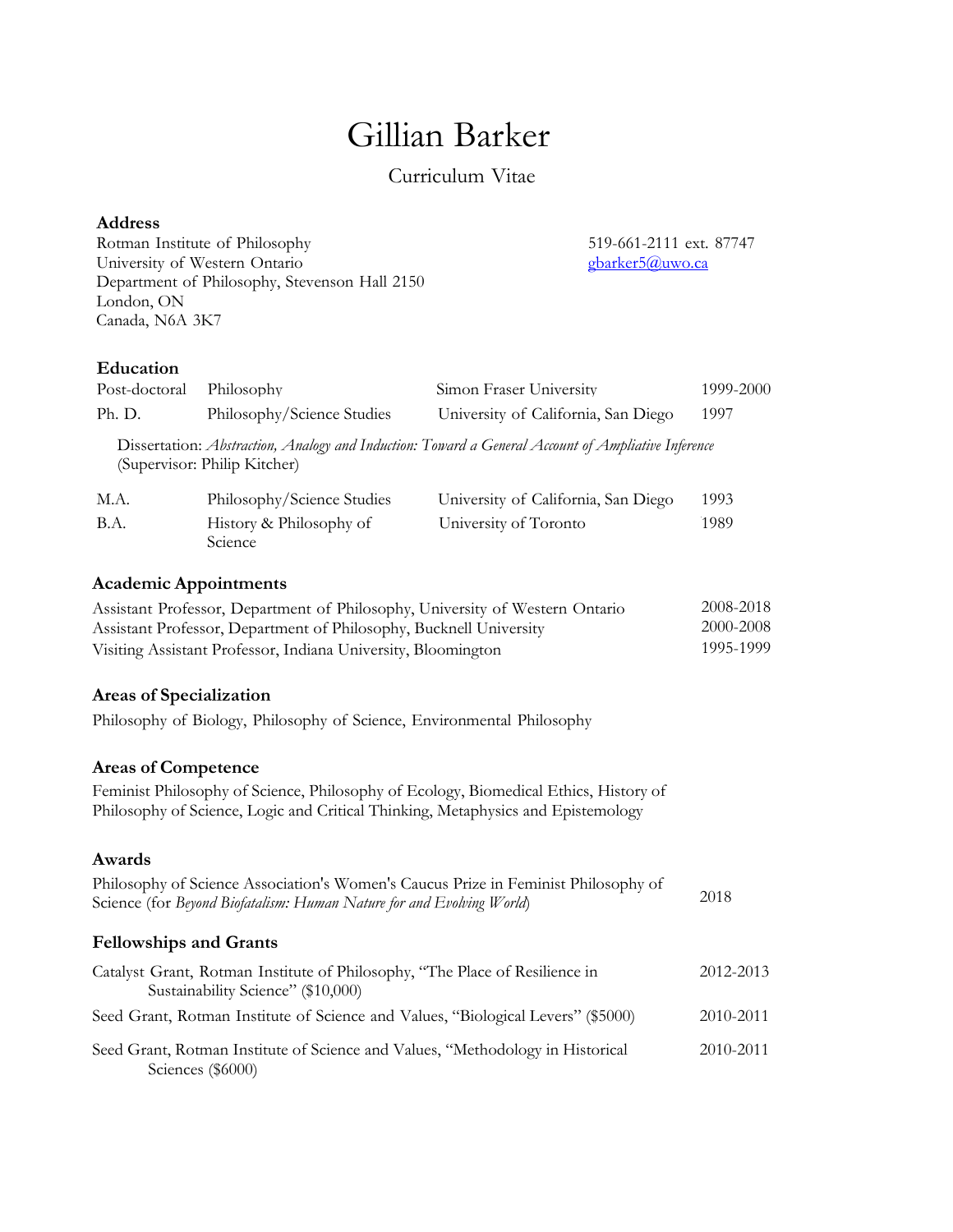| Social Sciences and Humanities Research Council of Canada,<br>Research Communication Grant, "Integrating Complexity:<br>Environment and History" (\$19,260) | 2010       |
|-------------------------------------------------------------------------------------------------------------------------------------------------------------|------------|
| Social Sciences and Humanities Research Council of Canada,<br>Research Communication Grant, "Feminism, Science and Values"<br>$(\$20,976)$                  | 2010       |
| Rotman Institute Founding Grant, Rotman Family Foundation<br>(with Charles Weijer, Robert Batterman, and Christopher Smeenk)<br>(\$4,000,000)               | 2009-2014  |
| McDonnell Post-Graduate Fellowship, Simon Fraser University (\$35,000)                                                                                      | 1999-2000  |
| University Humanities Dissertation Fellowship, UCSD (US\$12,000)                                                                                            | 1993       |
| University Humanities Fellowship, University of California, San Diego (US\$12,000)                                                                          | 1989       |
| Southerton Wadhams Scholarship, University of Toronto                                                                                                       | 1988       |
| Winifred Florence Hughes Scholarship, University of Toronto                                                                                                 | 1985, 1986 |

# **Publications**

## *Books*

Barker, G. (2015) *Beyond Biofatalism: Human Nature for an Evolving World,* Columbia University Press. Barker, G. and P. Kitcher (2014) *Philosophy of Science: A New Introduction,* Oxford University Press.

## *Edited Volumes*

Barker, G. E. Desjardins and T. Pearce (eds.) (2013) *Entangled Life: Organism and Environment in the Biological and Social Sciences*, Springer Series: History, Philosophy & Theory of the Life Sciences.

# *Journal Publications and Book Chapters*

- Desjardins, E., Donhauser, J., and Barker, G.: (forthcoming) "Ecological Historicity, Functional Goals, and Novelty in the Anthropocene." Environmental Values.
- Desjardins, E., Barker, G., Bzovy, J., and Shaw, J. (forthcoming) "Pluralism and the Geofunctional Perspective" in Desroches, Tyler, Frank Jankunis, and Byron Williston (eds.) *From North of the 49: New Perspectives in Canadian Environmental Philosophy*, McGill University Press.
- Barker, G: "From Stability to Norm Transformation: Lessons about Resilience, for Development, from Ecology" Phenomenology and the Cognitive Sciences, 16.4 (2017): 571-584.
- Desjardins, E.; Barker, G.; Dieleman, C.; Dussault, A. and Lindo, Z.: "Promoting Resilience." Quarterly Review of Biology, 90.2 (2015): 147-165.
- Barker, G.A. and Odling-Smee, J.: "Integrating Ecology and Evolution: Niche Construction and Ecological Engineering." In Barker et al. (eds.), *Entangled Life: Organism and Environment in the Biological and Social Sciences*, Springer (2014), 187-211.
- Desjardins, E.; Barker, G.A. and Madrenas, J.: "Thinking Outside the Mouse: Organism-Environment Interaction and Human Immunology." In Barker et al. (eds.), *Entangled Life: Organism and Environment in the Biological and Social Sciences*, Springer (2014): 167-183.

Barker, G.A.: "Biological Levers and Extended Adaptationism." Biology and Philosophy 23.1 (2008): 1-25.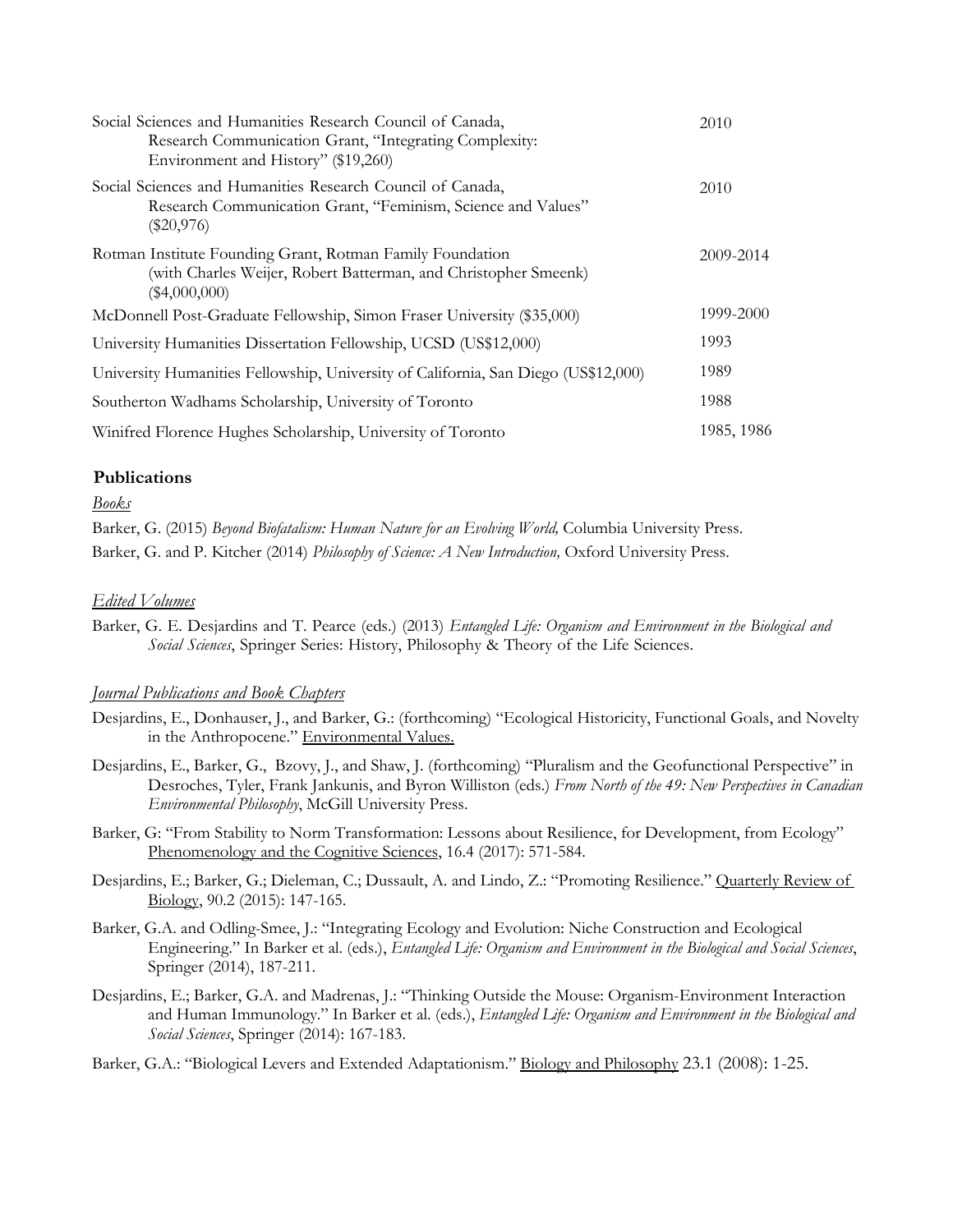- Barker, G.A., Derr, P., and Thompson, N.S.: "The Perils of Confusing Nesting with Chaining in Psychological Explanations," Behavior and Philosophy 32.2 (2004): 293-303.
- Barker, G.A.: Book Review: "Matthew Elton, Daniel Dennett: Reconciling Science and our Self-Conception." Philosophy of Science 72.3 (2005): 508-510.
- Barker, G.A: "Models of Biological Change: Implications of Three Recent Cases of 'Lamarckian' Change." In Bateson, P.P.G., Klopfer, P.H., and Thompson, N.S., eds., *Perspectives in Ethology 10.* Plenum Press, (1993): 229-248.

# *Conference Presentations*

"Coming to Terms with the Organic: Regeneration and the Global Environmental Crisis" Regeneration Across Living Systems International Society for the History, Philosophy, and Social Studies of Biology Off-Year Workshop Woods Hole Marine Biological Laboratory, October 22, 2018

"From Co-option to Co-Control: Biological Levers as a Bridge from Development to Ecology" 30 years after *The Dialectical Biologist*: New Frontiers in Ecological Developmental Biology Microbiota-Host Co-construction University of Bordeaux, Bordeaux, June 15, 2016

- "The GeoFunctions Project: Collaborative Research for Systems Innovation" Socially Relevant Philosophy of/in Science and Engineering, University of Texas, Dallas, May 21, 2016
- "Beyond Biofatalism: Human Nature for an Evolving World: Replies to Downes, Hourdequin, and Odenbaugh" Book Symposium, American Philosophical Association Pacific Division Meeting, San Francisco, April 2, 2016

"Resilience and Ecological Function" International Society for the History, Philosophy and Social Studies of Biology, Montpellier, 2013

- "Resilience: Stability, Adaptation and Transformation in Ecology and Psychology" On the Future of Development: Challenges, Insights and New Concepts Concordia University, 2013
- "Rediscovering the Depths?: Philosophy and the Environment after the 20<sup>th</sup> Century" Underground Ecocriticism University of Western Ontario, 2012
- "Thinking Outside the Mouse: Human Immunology, Animal Models and Organism-Environment Interaction" (in collaboration with Eric Desjardins) Canadian Society for the History and Philosophy of Science Wilfrid Laurier University and the University of Waterloo, 2012
- "Uncertainty, Resilience and Robustness in Adaptive Ecological Management" (in collaboration with Eric Desjardins and Spencer Hey) New Sciences, New Risks University of Pittsburgh, 2012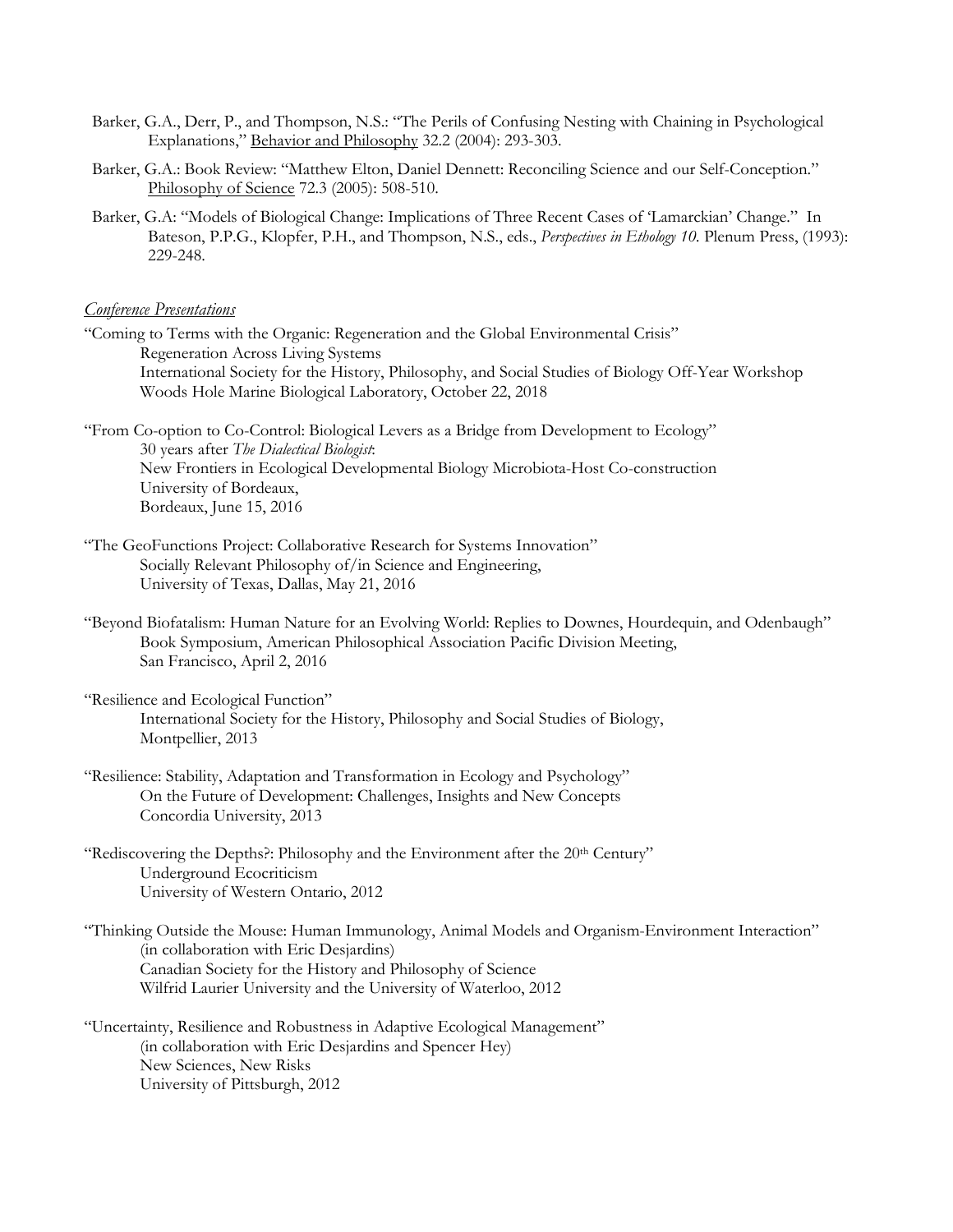"Altruism and Biological Leverage" International Society for the History, Philosophy and Social Studies of Biology, 2011

- "Thinking Ecologically" SPARK!, University of Western Ontario, 2011
- "The Return of the Organism: The Role and Fate of some Romantic Themes in Contemporary Evolutionary Biology" Romanticism and Evolution University of Western Ontario, 2011
- "Women's Representation in Philosophy and the Sciences: Situation and Causes" Women in Philosophy and the Sciences: Challenges and Strategies, University of Western Ontario, 2010
- "Naturalism in Biology" Symposium: Naturalism in Science: Necessity or Bias? Kansas State University, 2008
- "How Systems Fail: Function, Malfunction, Dysfunction" International Society for the History, Philosophy and Social Studies of Biology, 2007
- "Feedback Structures, Causal Identity and Natural Teleology" International Society for the History, Philosophy and Social Studies of Biology, 2001

## *Invited Talks:*

- "Functions, Agents, and the Global Environmental Crisis: Shifting Perspectives for Response and Strategy" Université du Québec à Montréal, Department of Philosophy, March 24, 2017
- "From Dewey to GeoFunctions: Pragmatism, Organic Holism, and Environmental Ethics" Columbia University, Department of Philosophy, February 12, 2017
- "GeoFunctions: A New Concept for Understanding and Managing Global Change" University of South Florida, Department of Philosophy, February 12, 2016
- "Human Nature in Darwin's World" Keynote Presentation, University of South Florida Darwin Day, University of South Florida, Departments of Integrative Biology and Philosophy, February 11, 2016
- "Geo-Functions: A New Perspective for Understanding and Managing Global Change" University of Miami, Department of Philosophy, April 13, 2015
- "Resilience: What Psychology Can Learn from Ecology" Queen's University, Department of Philosophy, February 7, 2014
- "Understanding Resilience and Ecological Function" Concordia University, Department of Philosophy, October 31, 2013
- "Evolution, Gender and Human Possibilities: Lessons from Ecology and Development" Wilfrid Laurier University, Department of Philosophy, November 19, 2010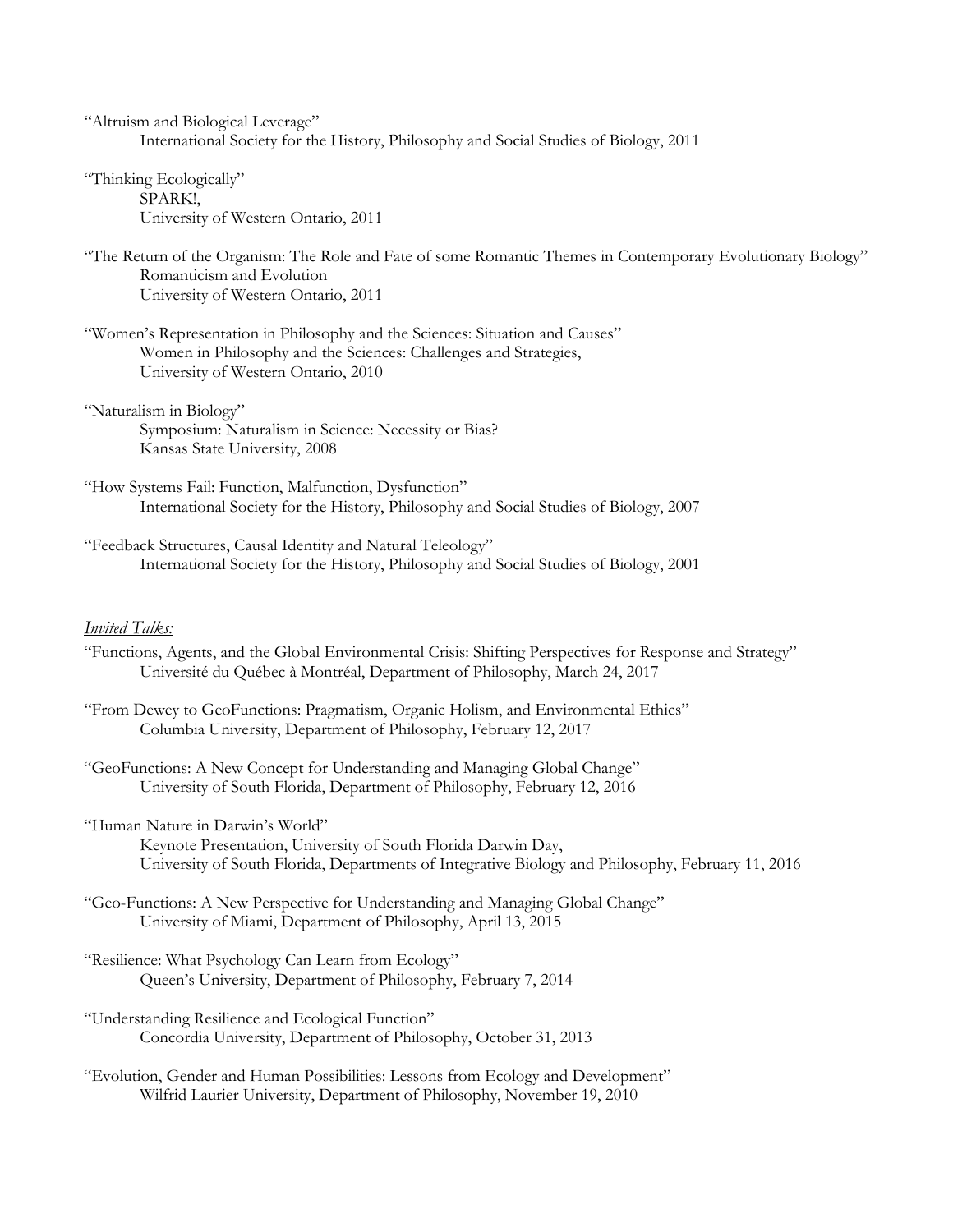- "Evolution, Gender and Human Possibilities: Lessons from Ecology and Development" Keynote Address at Diotima Graduate Conference, University of Western Ontario, September 25, 2010
- "Naturalism and the Organism-Artifact Analogy in the Functions Debate" University of Western Ontario, Department of Philosophy. February 4, 2008
- "Naturalism and the Organism-Artifact Analogy in the Functions Debate" University of California, Irvine, Department of Logic and Philosophy of Science. January 21, 2008
- "Towards a Unified Account of Function" Simon Fraser University, Department of Philosophy, 1999
- "Towards a Unified Account of Function" University of British Columbia, Department of Philosophy, 1999
- "Scientific Relativism and Objectivism: The Debate in Context" Northwestern University, Department of Philosophy, 1998
- "What Analogies and Ideal Models Can Tell Us about Induction" Indiana University, Department of History and Philosophy of Science, 1997
- "Deriving an 'Is' from an 'Ought': Moral Issues in the Debate over Cognitive Relativism" Indiana University, Department of History and Philosophy of Science, 1996
- "Abstraction, Analogy and Induction" Cornell University, Department of Science & Technology Studies, 1994

# *Public Talks:*

- "Understanding Evolving: Ideas for Teaching Evolution, from Philosophy and Psychology" University of South Florida Darwin Day Teachers' Workshop, Museum of Science and Industry, Tampa, February 13, 2016
- "Philosophy, Science, and Practice: The Geo-Functions Project" Carolinian Canada Forest Garden Convergence (sponsored by Rotman Institute of Philosophy) June 6, 2015
- "Ecological Thinking about Climate Change: A New Paradigm?" London Public Library (sponsored by Rotman Institute of Philosophy), October 15, 2014

## **Teaching**

# *Teaching Awards*

| USC Honour Roll for Teaching Excellence, University of Western Ontario | 2015-2016 |
|------------------------------------------------------------------------|-----------|
| USC Honour Roll for Teaching Excellence, University of Western Ontario | 2010-2011 |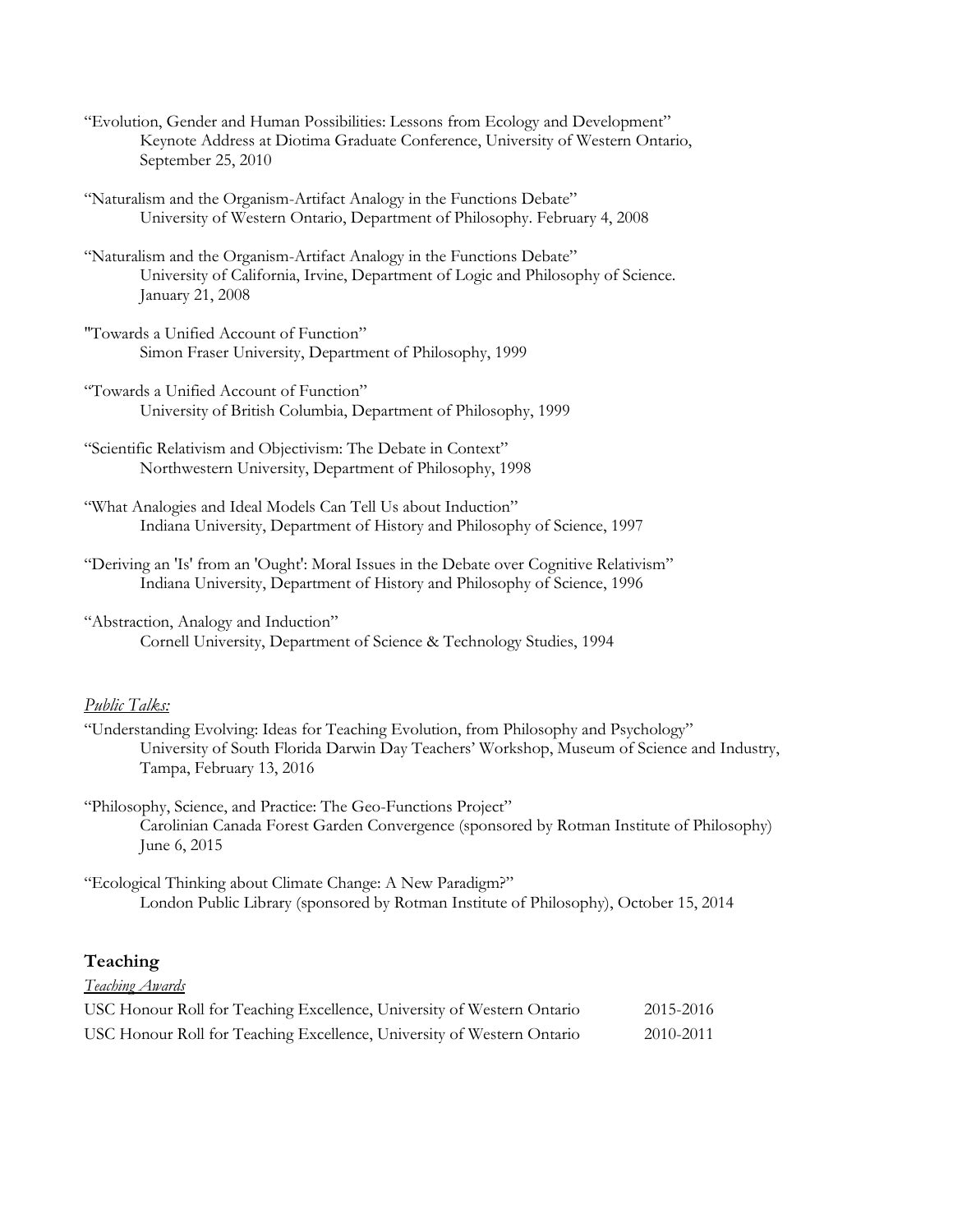# *University of Western Ontario*

| Introductory | Big Ideas<br>Questions of the Day                                                                                                                                                                                                                                                                                                                                                                                                                     |
|--------------|-------------------------------------------------------------------------------------------------------------------------------------------------------------------------------------------------------------------------------------------------------------------------------------------------------------------------------------------------------------------------------------------------------------------------------------------------------|
| Intermediate | Philosophy of Climate Change<br>Nature, Ecology and the Future (Environmental Philosophy)<br>Power, Privilege, and Oppression<br>Philosophy of Biology<br>Introduction to Theory of Knowledge<br>Origins of Analytic Philosophy<br>Philosophical Issues in Modern Biology<br>Philosophy of Biology for Biologists<br>The Ethics of Science/The Science of Ethics<br>The Ethics of Science/ The Science of Ethics Part II – Community Engaged Learning |
| Advanced     | Philosophy of Molecular Biology (Reading Course)<br>The Neo-Darwinian Synthesis (Reading Course)<br>Empiricism and Values in Logical Positivism (Reading Course)<br>Early Analytic Philosophy (Reading Course)<br>Topics in Philosophy of Science: Naturalism in Science and Philosophy<br>Topics in Philosophy of Science: Modality, Normativity, Teleology, Intentionality                                                                          |
| Graduate     | Science and Values<br>Biology and Philosophy (crosslisted with Biology; co-taught with Prof. Brent Sinclair, Dept. of Biology)<br>Evolutionary Approaches to Ethics and Epistemology<br>Teleology, Intentionality and Normativity<br>Survey of Philosophy of Biology<br>Survey of Philosophy of Science                                                                                                                                               |

# *Bucknell University*

| Introductory | Introduction to Logic                                                                                                                     |
|--------------|-------------------------------------------------------------------------------------------------------------------------------------------|
| Intermediate | <b>Analytic Philosophy</b><br>Philosophy of Science<br>Philosophy of Biology<br>Ecology, Nature and the Future (Environmental Philosophy) |
| Advanced     | Senior Seminar: Ethics and the Natural World<br>Senior Seminar: Philosophy of Mind                                                        |

# *Simon Fraser University*

| Introductory | Logic and Scientific Reasoning   |
|--------------|----------------------------------|
| Advanced     | Philosophy of Science            |
| Graduate     | Seminar in Philosophy of Science |

# *Indiana University, Bloomington.*

| Introductory | <b>Understanding Scientific Reasoning</b>                                                                                                                                                                                             |
|--------------|---------------------------------------------------------------------------------------------------------------------------------------------------------------------------------------------------------------------------------------|
| Advanced     | Ethics and the Natural World                                                                                                                                                                                                          |
| Graduate     | Seminar in Philosophy of Biology: Selective Accounts of Design, Meaning, and Knowledge<br>Seminar in Philosophy of Science: Inference<br>Seminar in Philosophy of Biology<br>Independent Study: Complexity and Functional Explanation |